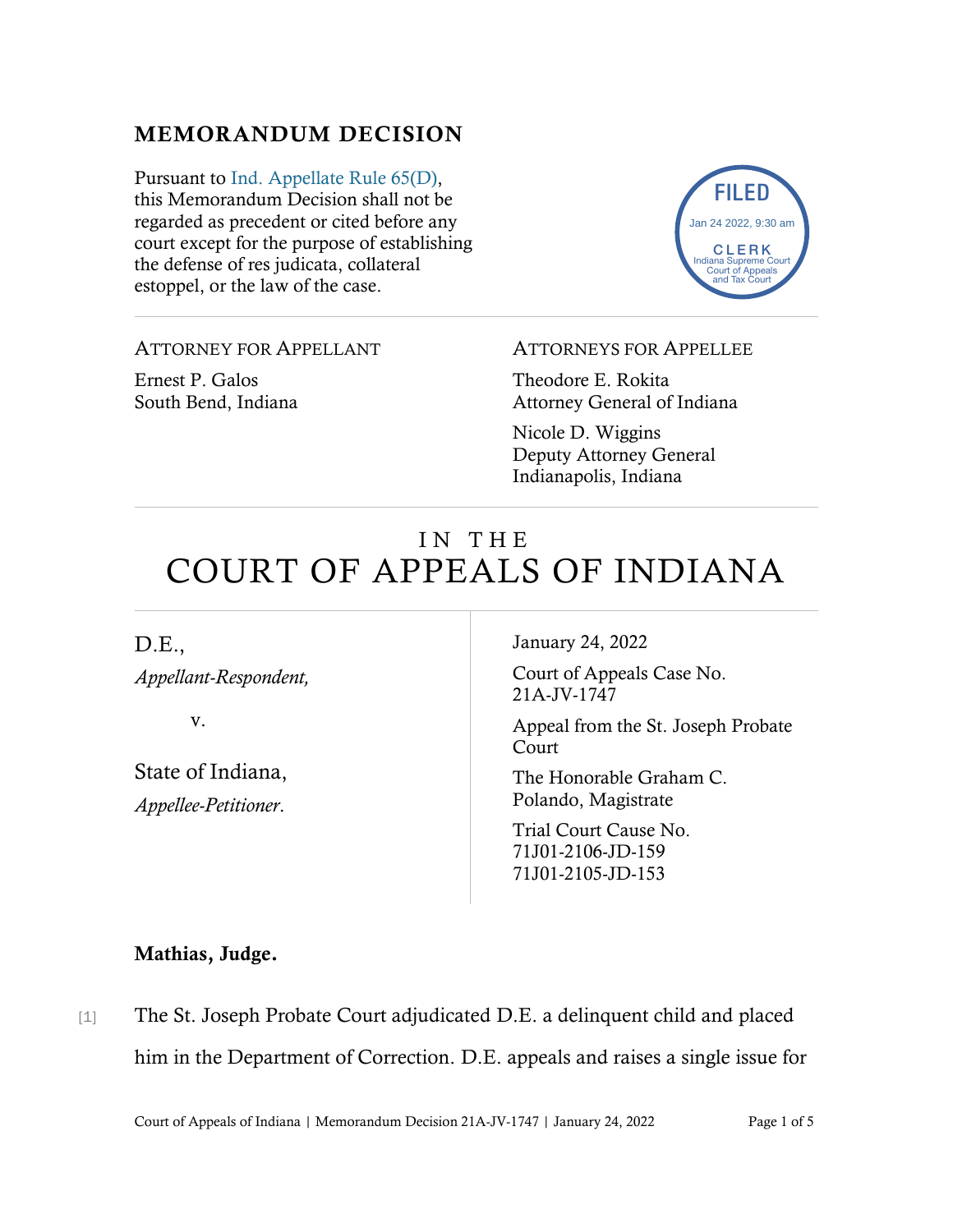our review, namely, whether the juvenile court abused its discretion when it placed D.E. in the Department of Correction and not in a less restrictive setting. Because D.E.'s previous, less-restrictive placements have been unsuccessful, we cannot say the juvenile court abused its discretion when it placed D.E. in the Department of Correction, and we affirm the juvenile court's judgment.

## Facts and Procedural History

- [2] On May 23, 2021, D.E., who was sixteen years old, stole a 2007 Mercury Milan in South Bend. The next day, when the owner of the vehicle observed D.E. driving her vehicle and confronted him, he pointed a handgun at her. And, on May 25, when officers approached D.E. in the stolen vehicle, he fled from them and discarded a handgun in the process. Officers apprehended D.E. and recovered the handgun.
- [3] After the State filed two delinquency petitions against D.E., he admitted that he had committed auto theft, as a Level 6 felony when committed by an adult, and dangerous possession of a firearm, as a Class A misdemeanor when committed by an adult. The trial court accepted D.E.'s admissions and adjudicated him a delinquent.
- [4] At D.E.'s ensuing dispositional hearing, the State submitted without objection a pre-disposition report. Relying on that report, the State requested that D.E. be placed in the Department of Correction for the following reasons:

[D.E.] has been detained since May 25. He has received . . . a total of 11 incident reports for behavior . . . . Those behaviors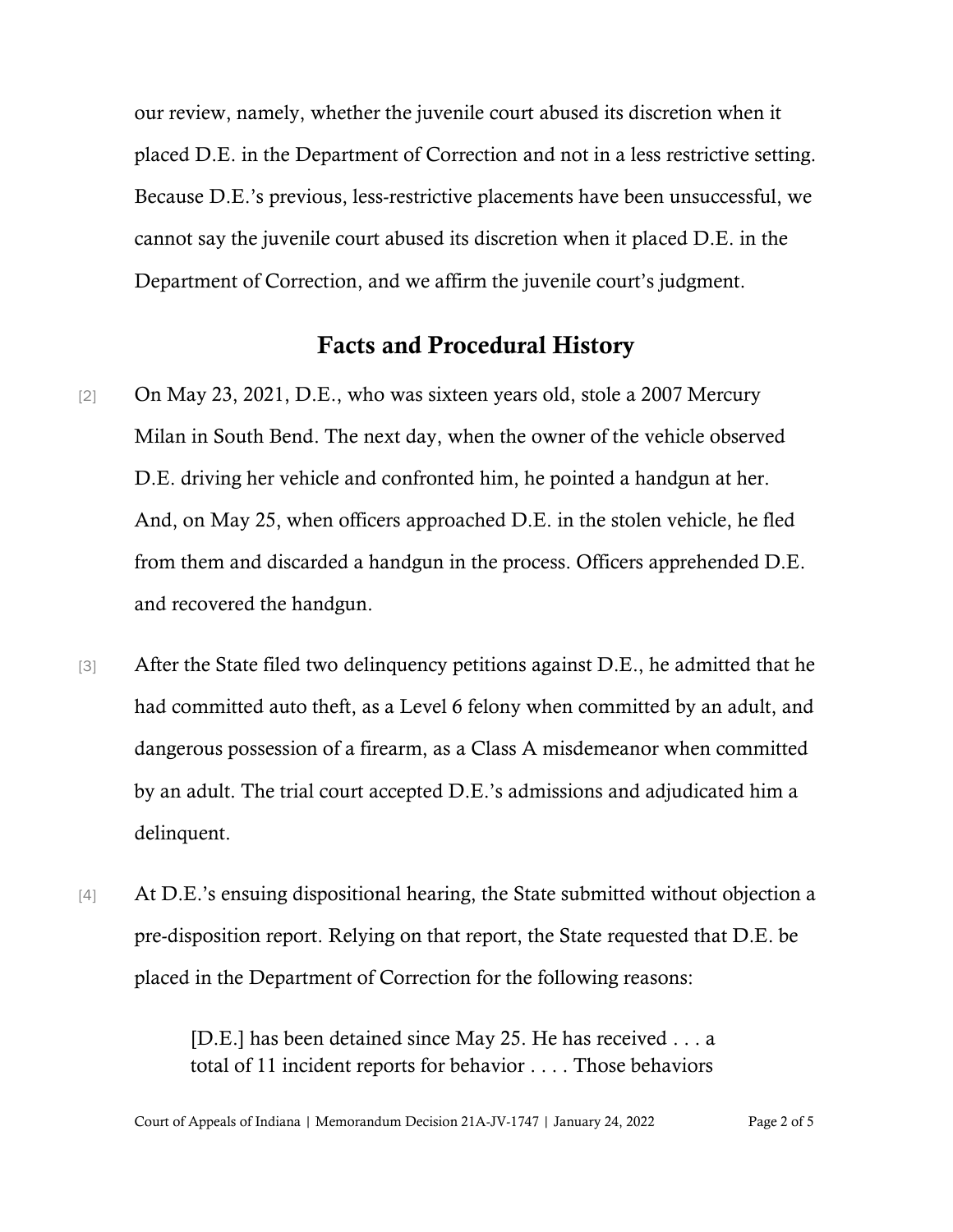reported for disorderly conduct, disrespectful to staff, failure to follow staff instruction, staff had to use soft open hands, also hard open hands, on 6/3, possession of contraband, trafficking, threats to staff, as noted since the pre-disposition court.

Those incident reports he received [following the completion of the pre-disposition report] . . . were for attempted battery on peer, battery on peer, staff again had to use soft open hands, gang promotion, disrespectful to staff, failure to follow staff instructions, threat to staff, disorderly conduct.

[D.E.] is 16 years of age. This case represents his 11th referral to this Probation Department . . . with case number 12 pending. Prior to being detained, it should also be noted that [D.E.] was discharged from probation in case[s] 5, 6, and 8. That same day, approximately three hours later, we were back in court for these two current cases. [D.E.] has received several services while being placed on probation. He received home detention, community service, counseling, family engagement, home-based casework services, truancy services, and he was also on day reporting . . . .

Tr. pp. 15–16. In response, D.E. asked the court to "consider residential placement." *Id.* At 17.

[5] The trial court ordered D.E. to be placed in the Department of Correction. In particular, the court found, "given [D.E.'s] history, given his behavior in detention, I have to agree with [the State's] conclusion regarding his amenability." *Id.* at 21. This appeal ensued.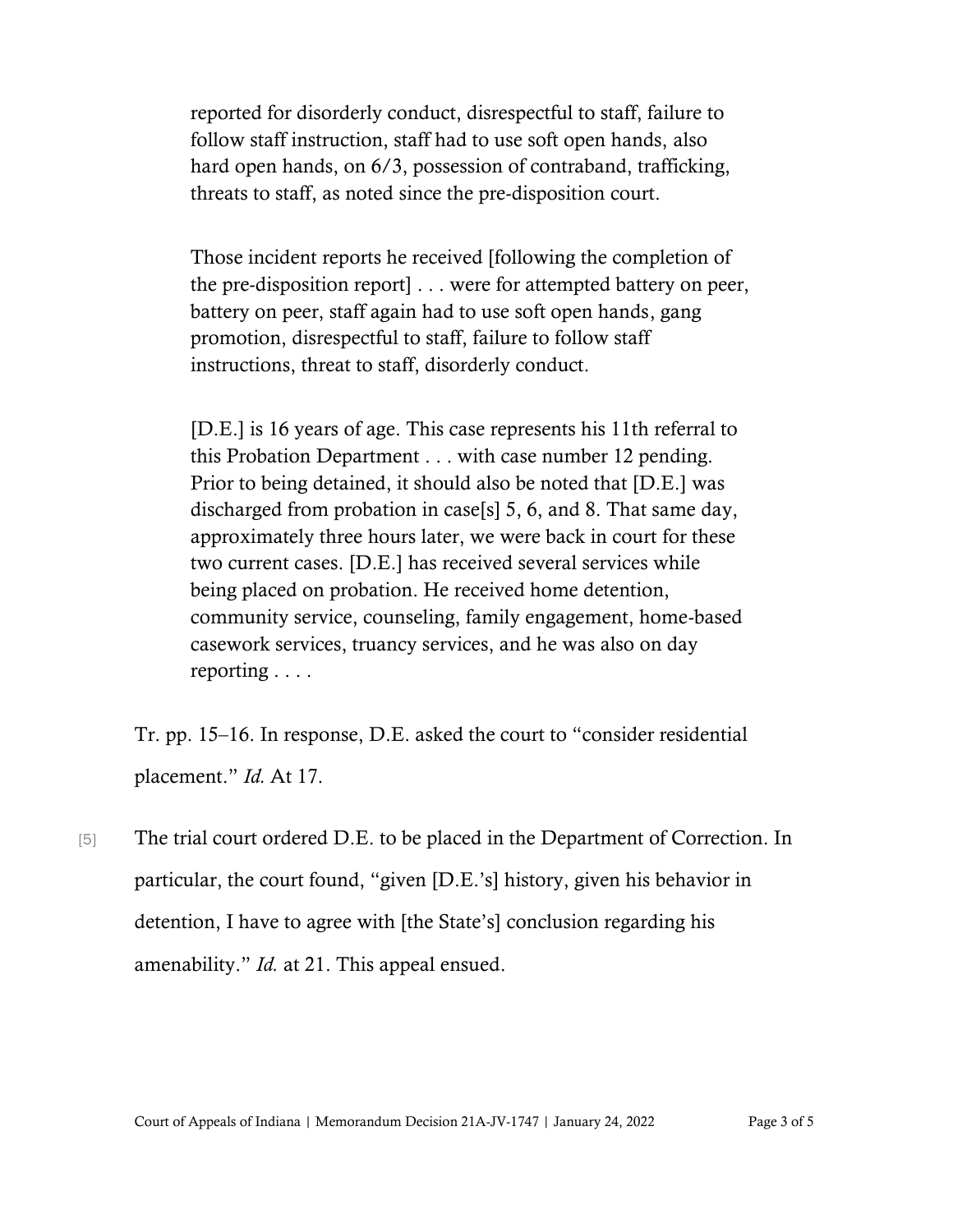## Discussion and Decision

- [6] D.E. appeals the juvenile court's placement order. The juvenile court system is founded on the notion of *parens patriae*, which allows the court to step into the shoes of the parents. *In re K.G.,* [808 N.E.2d 631,](https://www.westlaw.com/Document/I3e6128c7d44f11d983e7e9deff98dc6f/View/FullText.html?transitionType=Default&contextData=(sc.Default)&VR=3.0&RS=da3.0&fragmentIdentifier=co_pp_sp_578_635) 635 [\(Ind. 2004\).](https://www.westlaw.com/Document/I3e6128c7d44f11d983e7e9deff98dc6f/View/FullText.html?transitionType=Default&contextData=(sc.Default)&VR=3.0&RS=da3.0&fragmentIdentifier=co_pp_sp_578_635) The *parens patriae* doctrine gives a juvenile court the power to further the best interests of the child, which implies a broad discretion unknown in the adult criminal court system. *[Id.](https://www.westlaw.com/Document/I3e6128c7d44f11d983e7e9deff98dc6f/View/FullText.html?transitionType=Default&contextData=(sc.Default)&VR=3.0&RS=da3.0&fragmentIdentifier=co_pp_sp_578_636)* [at 636.](https://www.westlaw.com/Document/I3e6128c7d44f11d983e7e9deff98dc6f/View/FullText.html?transitionType=Default&contextData=(sc.Default)&VR=3.0&RS=da3.0&fragmentIdentifier=co_pp_sp_578_636) The juvenile court therefore has wide latitude and great flexibility in its dealings with juveniles. *In re M.T.*[, 928 N.E.2d 266,](https://www.westlaw.com/Document/I4c0fe9fe79bf11dfbd1deb0d18fe7234/View/FullText.html?transitionType=Default&contextData=(sc.Default)&VR=3.0&RS=cblt1.0) 268 [\(Ind.](https://www.westlaw.com/Document/I4c0fe9fe79bf11dfbd1deb0d18fe7234/View/FullText.html?transitionType=Default&contextData=(sc.Default)&VR=3.0&RS=cblt1.0)  [Ct. App. 2010\),](https://www.westlaw.com/Document/I4c0fe9fe79bf11dfbd1deb0d18fe7234/View/FullText.html?transitionType=Default&contextData=(sc.Default)&VR=3.0&RS=cblt1.0) *trans. denied*. The choice of the specific disposition of a juvenile adjudicated a delinquent child is a matter within the sound discretion of the juvenile court and will be reversed only if there has been an abuse of that discretion. *[M.B. v. State](https://www.westlaw.com/Document/I5d43b848d45811d9a489ee624f1f6e1a/View/FullText.html?transitionType=Default&contextData=(sc.Default)&VR=3.0&RS=da3.0&fragmentIdentifier=co_pp_sp_578_215)*[, 815 N.E.2d 210, 215 \(Ind. Ct. App. 2004\).](https://www.westlaw.com/Document/I5d43b848d45811d9a489ee624f1f6e1a/View/FullText.html?transitionType=Default&contextData=(sc.Default)&VR=3.0&RS=da3.0&fragmentIdentifier=co_pp_sp_578_215) We consider only the evidence most favorable to the judgment and will overturn a dispositional order only if we determine the court "abused its discretion because its conclusion and judgment are clearly against the logic and effect of the facts and circumstances before the court, or the reasonable, probable, and actual deductions to be drawn therefrom." *[Id](https://www.westlaw.com/Document/I5d43b848d45811d9a489ee624f1f6e1a/View/FullText.html?transitionType=Default&contextData=(sc.Default)&VR=3.0&RS=da3.0)*[.](https://www.westlaw.com/Document/I5d43b848d45811d9a489ee624f1f6e1a/View/FullText.html?transitionType=Default&contextData=(sc.Default)&VR=3.0&RS=da3.0)
- [7] D.E. argues that the Department of Correction is not the least restrictive placement and, thus, his placement violates the requirements of [Indiana Code](https://www.westlaw.com/Document/N5D6B4F90816711DB8132CD13D2280436/View/FullText.html?transitionType=Default&contextData=(sc.Default)&VR=3.0&RS=da3.0)  [section 31-37-18-6](https://www.westlaw.com/Document/N5D6B4F90816711DB8132CD13D2280436/View/FullText.html?transitionType=Default&contextData=(sc.Default)&VR=3.0&RS=da3.0) (2021) and is an abuse of discretion. In particular, D.E. asserts that he is sixteen years old; that some of the prior referrals in the predisposition report related to a paternity action and not to delinquency petitions; that his "prior delinquent behavior, while not insignificant, was not of such a

Court of Appeals of Indiana | Memorandum Decision 21A-JV-1747 | January 24, 2022 Page 4 of 5